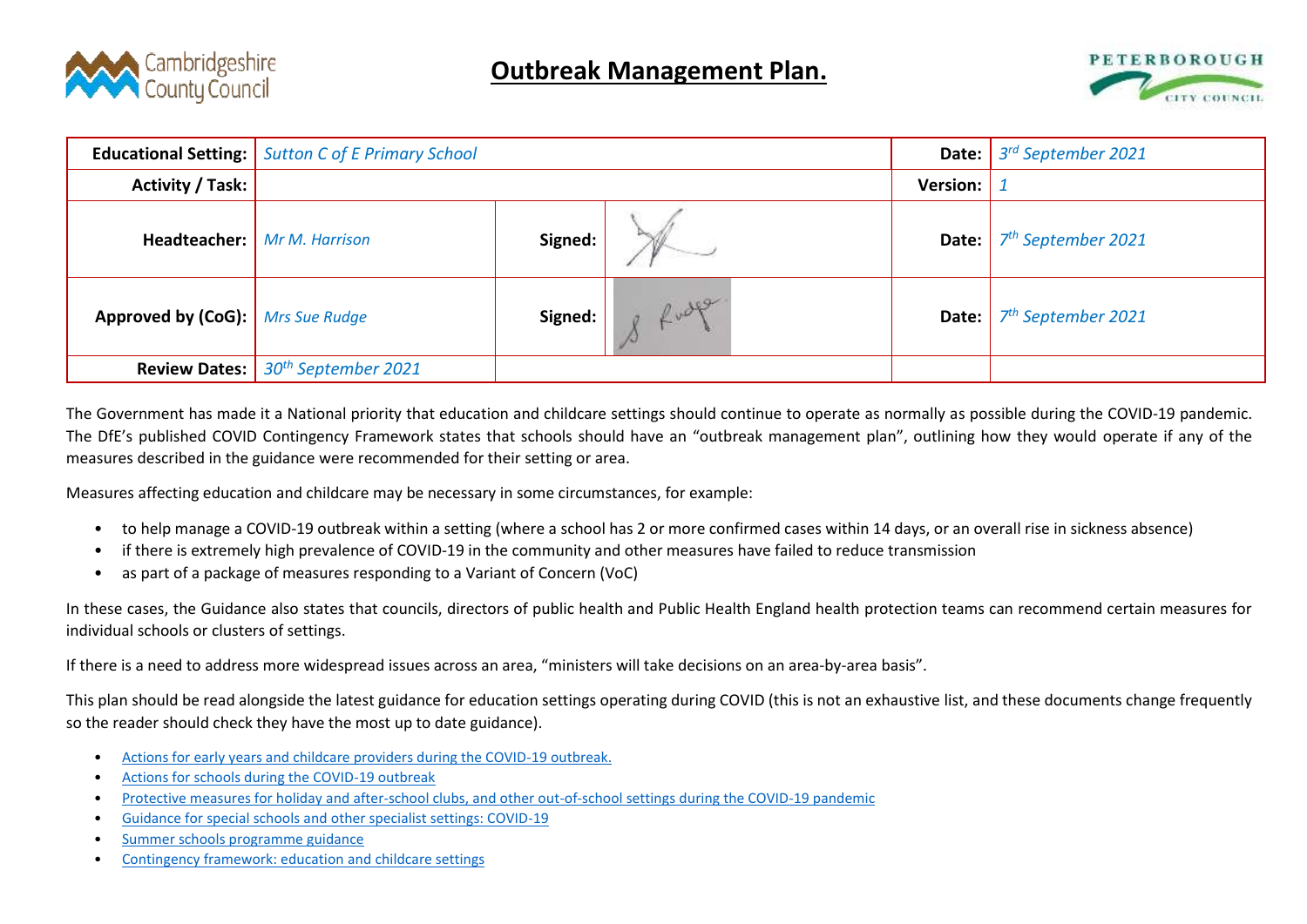

# **Outbreak Management Plan.**



It is important to recognise that Local authorities, Directors of Public Health (DsPH) and PHE health protection teams (HPTs) are responsible for managing localised outbreaks and will recommend some or all of the measures described below to individual education and childcare settings – or a small cluster of settings – as part of their outbreak management responsibilities.

## **Key Contacts for Support:**

Cambridgeshire/ Peterborough Contact Tracing Team**:** [emergencyschool.closure@cambridgeshire.gov.uk](mailto:mailtomailtoemergencyschool.closure@cambridgeshire.gov.uk)  DFE Helpline: 0800 046 8687 and selecting option 1

#### Risk Assessments

This plan does not replace the need to keep school risk assessments up to date.It is vital that a risk assessment is fully implemented which outlines proportionate control measures to manage and reduce the risk of COVID-19 transmission. It is important that risk assessments are live documents that are kept up to date as required.

All settings should continue to manage individual positive cases within their community by:

- Keeping records of positive pupil, staff and visitor cases and tracking potential outbreaks
- Notifying the Local Authority of positive cases
- Liaising with Public Health and passing on relevant information
- Remote learning plan to be implemented for those asked to isolate
- School Covid Risk Assessment to be evaluated in light of any learning from new case

### Stepping measures up and down

You will be alerted of a school or local outbreak, and do not need to activate measures within this plan before you receive that alert. An alert may come from a number of sources (e.g. Local Authority, Director public health or their team, Public Health England) Do not act on information from unofficial sources – seek more information from the Local Authority First. Whoever receives the alert should ask for, and record, as much information as possible.

### Key points for consideration

The impacts of having missed education during the pandemic are severe for children, young people and adults. In all cases, any benefits in managing transmission should be weighed against any educational drawbacks.

- Decision-makers will endeavour to keep any measures to the minimum number of schools or groups possible, and for the shortest amount of time possible.
- Decision-makers will keep all measures under regular review and lift them as soon as the evidence supports doing so.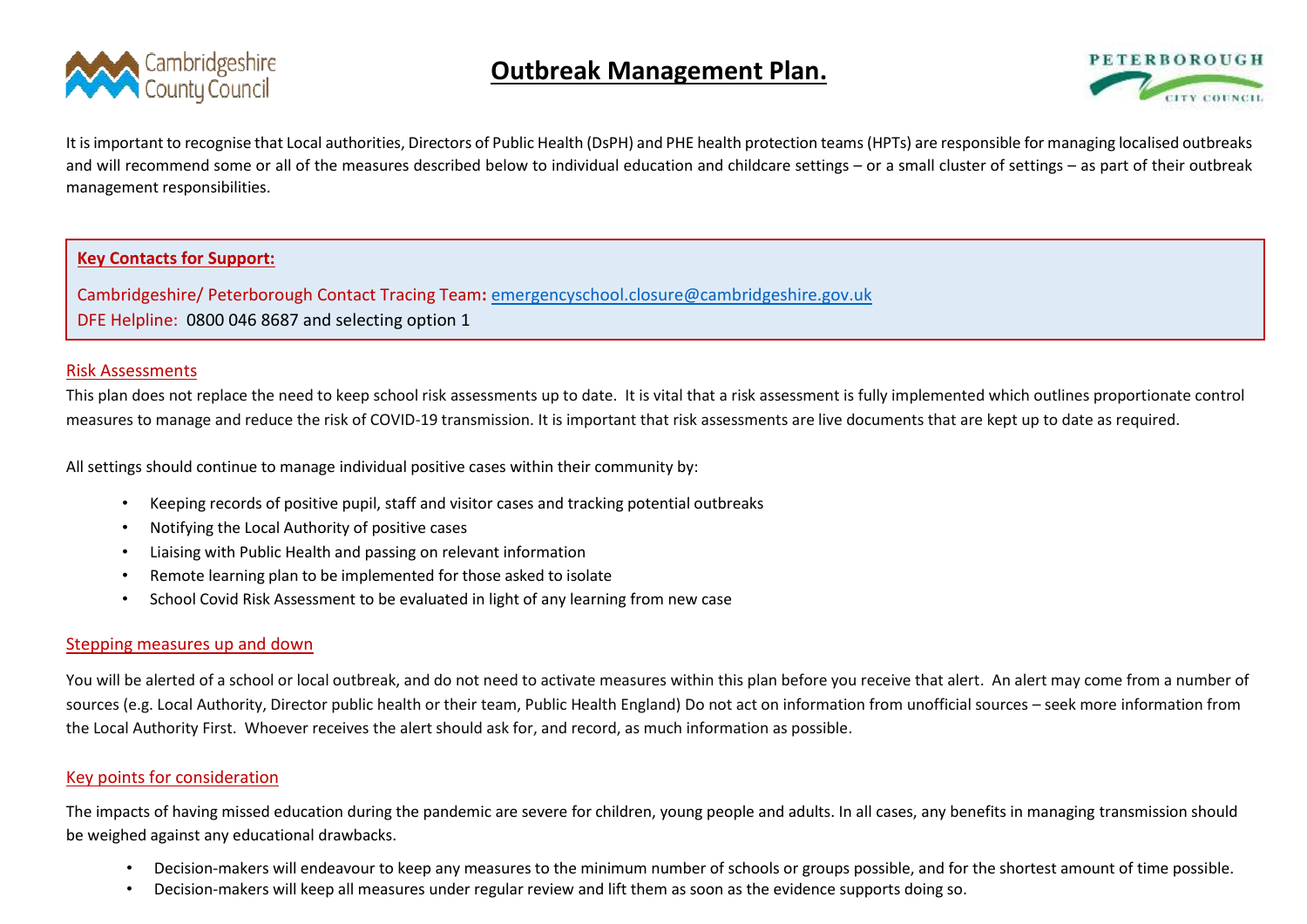



- Measures affecting education across an area will not be considered in isolation, but as part of a broader package of measures.
- **Attendance restrictions will only ever be considered as a last resort.**
- Where measures include pupil attendance restrictions, the Department for Education (DfE) advise on groups that should be prioritised.

| Actions linked to measures in this<br>plan will be shared as follows:                                                                                                                                                                                                                                                                                                                                                                                      | email to FGB. | LA-MH - Email or Telephone; Cluster Schools - MH - Email; Staff - MH and SLT via email and debriefing; Pupils - MH and Teachers<br>via ClassDojo and zoom assembly; Parents - MH and office staff via PupilAsset & ClassDojo; Governors - MH via telephone to CoG, via                                                                                                                                                                                                                                                                                                                                                                                                                                                                                                                     |                                                                                                 |  |  |  |  |
|------------------------------------------------------------------------------------------------------------------------------------------------------------------------------------------------------------------------------------------------------------------------------------------------------------------------------------------------------------------------------------------------------------------------------------------------------------|---------------|--------------------------------------------------------------------------------------------------------------------------------------------------------------------------------------------------------------------------------------------------------------------------------------------------------------------------------------------------------------------------------------------------------------------------------------------------------------------------------------------------------------------------------------------------------------------------------------------------------------------------------------------------------------------------------------------------------------------------------------------------------------------------------------------|-------------------------------------------------------------------------------------------------|--|--|--|--|
| Guidance about potential measure<br>Actions to take in school                                                                                                                                                                                                                                                                                                                                                                                              |               |                                                                                                                                                                                                                                                                                                                                                                                                                                                                                                                                                                                                                                                                                                                                                                                            | Personnel                                                                                       |  |  |  |  |
| Re-introducing Bubbles.<br>If advised to re-instate bubbles schools should evaluate<br>staffing and pupils needs and re-instate the bubbles and<br>the control measures previously used in school to keep<br>bubbles separate wherever possible. Details of previous<br>bubbles and control measures should be found on Risk<br>Assessments.                                                                                                               |               | • Contact the Local Authority<br>Reinstate old bubbles and the control measures to keep bubbles separate or assess and<br>identify alternative bubbles / control measures.<br>• Share staggered drop off/ pick up times with parents.<br>Share bubble teaching timetable, ensuring staff do not cross bubbles.<br>$\bullet$<br>Reinstate bubble staffrooms (if not still in action)<br>Discuss with our kitchen and lunchtime staff timetable changes needed.<br>Create bubble timetables and rotas for hall / outdoor spaces<br>$\bullet$<br>Provide signage if re-introducing one-way systems, separate entrances<br>$\bullet$<br>Amend Covid-19 risk assessment.<br>$\bullet$                                                                                                           | MH<br>MH & RG<br>MH<br>MH, RG & SW<br><b>MH</b><br>MH, RG & SW<br>MH & RG<br>Office<br>MH       |  |  |  |  |
| <b>Shielding</b><br>Shielding can only be introduced by the National<br>government. If it is reinstated, then staff who have<br>previously shielded and are advised to do so, will be<br>supported to work from home where possible.<br>If this is a teacher, then they will continue to deliver<br>lessons remotely with the support of the Senior<br>Leadership team.<br>If a pupil needs to shield, then they will be provided with<br>remote learning. |               | Identify which staff and pupils are now shielding (previous information will assist this).<br>$\bullet$<br>Contact the Local Authority for shielding pupil info<br>Assess which staff and pupils will be able to be in school.<br>Make arrangements for shielders to work / learn from home as necessary.<br>Make arrangements for additional control measures and risk assessments if working /<br>learning from the school site.<br>Inform dedicated home to school transport providers of any pupils they usually transport<br>$\bullet$<br>who will not be attending site.<br>Identify any vulnerable children and young people not attending and put in place<br>arrangements for support.<br>Identify whether DSL are on site / working remotely.<br>Amend Covid-19 risk assessment. | MH<br>Office<br>MH, RG & SW<br>MH, RG & SW<br>MH & RG<br>Office<br>RG & SW<br>MH, RG & SW<br>MH |  |  |  |  |
| <b>Limiting Attendance</b><br>If attendance restrictions are advised across an area, the<br>government will publish detailed operational guidance<br>for settings.                                                                                                                                                                                                                                                                                         |               | Identify pupils eligible to attend and first aid / medical / SEND needs.<br>$\bullet$<br>Identify staff needed on site.<br>$\bullet$<br>Identify staff to undertake remote learning.<br>$\bullet$<br>Discuss with kitchen any changes needed and instigate WONDR vouchers for pupils<br>eligible for free school meals who are not attending site.                                                                                                                                                                                                                                                                                                                                                                                                                                         | SLT & Office<br>MH, RG & SW<br>MH<br>Office                                                     |  |  |  |  |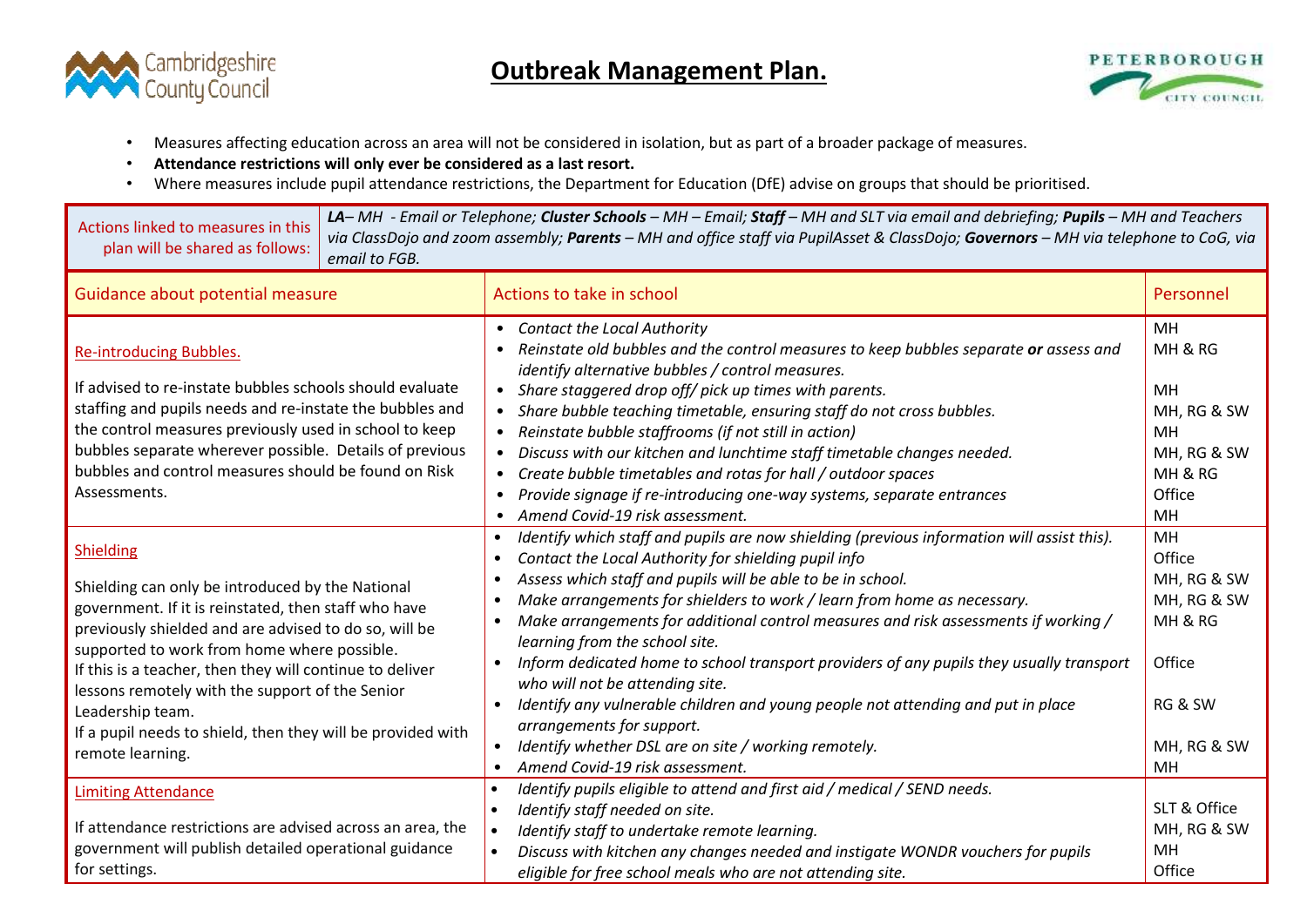



| Settings must continue to provide high-quality remote<br>education for all pupils or students not attending site.<br>In Primary Schools all vulnerable children, children of<br>critical workers, children in reception, year 1 and year 2<br>will still be eligible to attend. If attendance is restricted<br>further, only vulnerable children and children of critical<br>workers will still be eligible to attend.<br>In all circumstances, priority must be for vulnerable<br>children and children of critical workers. | Inform dedicated home to school transport providers of any pupils they usually transport<br>$\bullet$<br>who will not be attending<br>Identify any vulnerable children and young people not attending and put in place<br>$\bullet$<br>arrangements for support.<br>Update remote learning plan/ policy if necessary<br>$\bullet$<br>Recommence zoom assemblies to allow pupils not onsite to join in<br>$\bullet$<br>Identify whether DSL are on site / working remotely or shared with another school. In the<br>$\bullet$<br>absence of a DSL on site identify a senior leader on site who will take responsibility for co-<br>ordinating safeguarding.<br>Amend Covid-19 Risk Assessment | Office<br>SW & Teachers<br>MH & RG<br><b>MH</b><br>MH, RG & SW<br>MH   |
|-------------------------------------------------------------------------------------------------------------------------------------------------------------------------------------------------------------------------------------------------------------------------------------------------------------------------------------------------------------------------------------------------------------------------------------------------------------------------------------------------------------------------------|----------------------------------------------------------------------------------------------------------------------------------------------------------------------------------------------------------------------------------------------------------------------------------------------------------------------------------------------------------------------------------------------------------------------------------------------------------------------------------------------------------------------------------------------------------------------------------------------------------------------------------------------------------------------------------------------|------------------------------------------------------------------------|
| <b>Widening Testing or On-Site Testing Centres</b><br>In Primary Schools:<br>DfE or public health may require schools to increase the<br>use of home testing by staff.                                                                                                                                                                                                                                                                                                                                                        | Ensure adequate supplies of tests and re- order more when necessary<br>$\bullet$<br>Train / re-fresh training for staff where necessary<br>$\bullet$<br>Remind parents how they can access free testing<br>$\bullet$<br>Organise staff to recommence twice weekly tests<br>$\bullet$<br>Amend Covid-19 risk assessment.<br>$\bullet$                                                                                                                                                                                                                                                                                                                                                         | Office<br>MH & RG<br>Office<br>MH & Office<br>MH.                      |
| <b>Re-introducing Face Coverings.</b><br>If advised to by public health or DfE schools will<br>temporarily re-instate the wearing of face coverings more<br>widely and this may include communal areas and/or<br>classrooms for both staff, pupils, and visitors. Schools<br>should follow previous exemptions for their use. Any<br>educational drawbacks in the recommended use of face<br>coverings will be balanced with the benefits in managing<br>transmission.                                                        | Inform The Local Authority<br>$\bullet$<br>Identify areas face coverings should be worn.<br>$\bullet$<br>Identify staff, pupils and regular visitors / contractors who should wear face coverings.<br>$\bullet$<br>Communicate the necessity to wear face coverings to staff, pupils and parents<br>$\bullet$<br>Restock (if necessary) our supply of face coverings in school<br>$\bullet$<br>Remind users how to safely use face coverings.<br>$\bullet$<br>Put up signage at entrances to remind people to wear a face covering.<br>$\bullet$<br>Amend Covid-19 risk assessment.<br>$\bullet$                                                                                             | MH<br><b>SLT</b><br>SLT & Office<br>MH<br>Office<br>MH<br>Office<br>MH |
| <b>Remote Learning</b><br>All schools must deliver remote education for pupils not<br>on site that meets the same quality and quantity of<br>education that pupils would receive in school, as outlined<br>in remote learning plans<br>Schools should continue to provide meals/lunch parcels<br>or food vouchers for pupils eligible for benefits-related                                                                                                                                                                    | Update Remote Learning Plan if necessary, depending on year groups in and out of<br>$\bullet$<br>school and available staffing.<br>Write to all parents to detail the situation and re-share the Remote Learning Plan Info For<br>$\bullet$<br>Parents document on website<br>Ensure all remote learning platforms are prepared for action and that children and<br>$\bullet$<br>families know login details and passwords<br>Re-distribute various available mental health support available to staff, pupils and<br>$\bullet$<br>parents                                                                                                                                                   | RG<br>MH & RG<br>RG & Office<br>MH & SW<br>RG                          |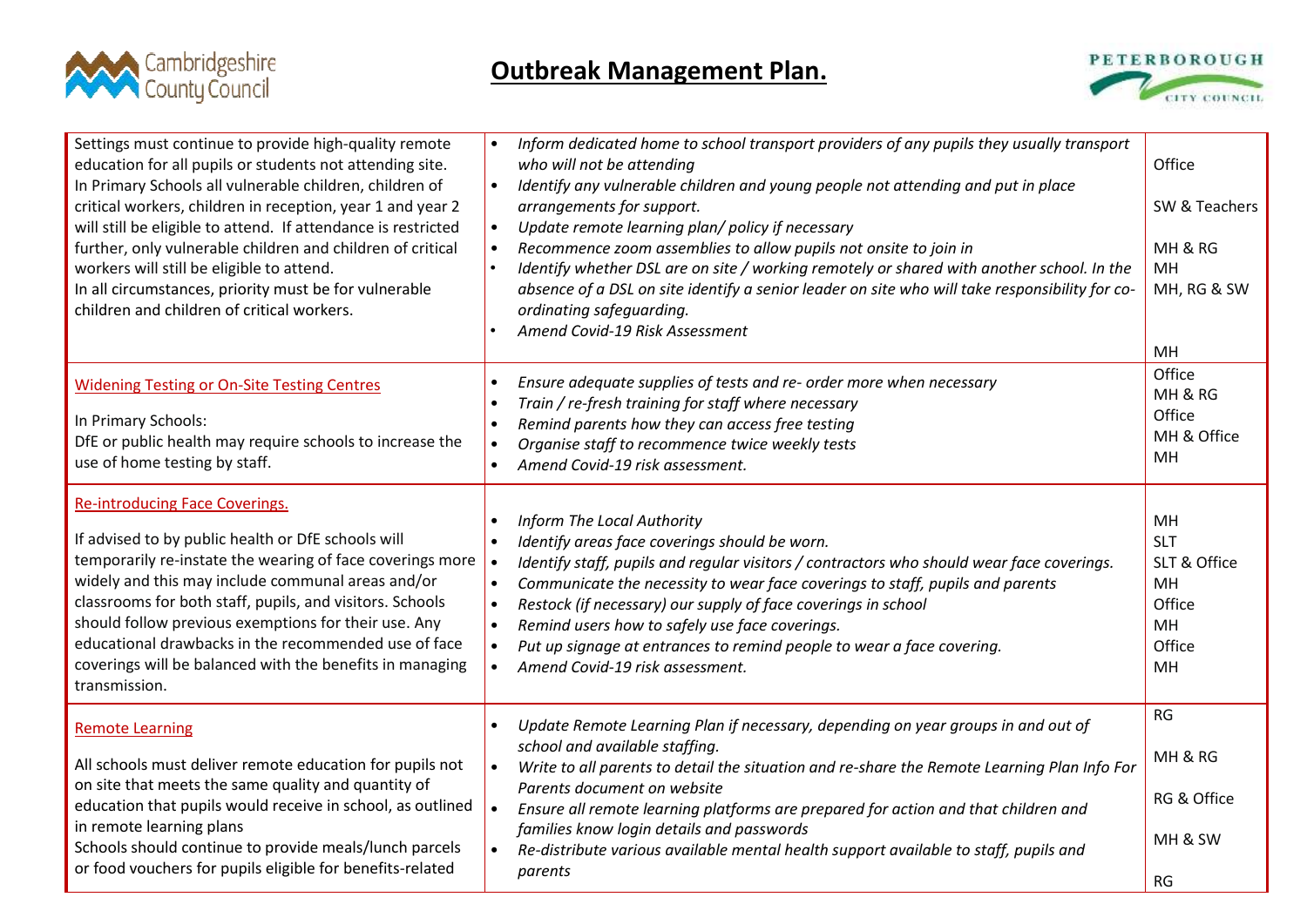



| free school meals while they are not attending school<br>because of COVID-19 isolation guidelines.                                                                                                                                                                                                                                                                                                                                                                                                                                              | Reinstate weekly planning moderation to ensure consistency across all year groups in<br>$\bullet$<br>terms of learning experiences<br>Reinstate Pupil - Pastoral Team chat function for anxieties/ worries and concerns<br>$\bullet$                                                                                                                                                                                                                                                                                                                                                              | <b>SW</b>                                                                                                                    |
|-------------------------------------------------------------------------------------------------------------------------------------------------------------------------------------------------------------------------------------------------------------------------------------------------------------------------------------------------------------------------------------------------------------------------------------------------------------------------------------------------------------------------------------------------|---------------------------------------------------------------------------------------------------------------------------------------------------------------------------------------------------------------------------------------------------------------------------------------------------------------------------------------------------------------------------------------------------------------------------------------------------------------------------------------------------------------------------------------------------------------------------------------------------|------------------------------------------------------------------------------------------------------------------------------|
| <b>Limiting Educational Visits, Open days, Transition Events</b><br><b>Parental Attendance and performances</b><br>Schools should seek/ follow the advice from The Local<br>Authority, Public Health, & the DfE to determine if visits<br>and activities are safe and appropriate to undertake or<br>need postponing in the event of a VoC, high levels of<br>cases in the community or a serious outbreak in the<br>school. Similarly, schools may be asked to limit access to<br>the site for parents/carers and visitors to essential visits | Assess if it is still safe to carry out the visit / if it needs amending / cancelling or<br>postponing.<br>Consider consulting with parents about preference regarding trip<br>$\bullet$<br>Identify which pupils and staff can attend if school attendance is restricted / shielding is<br>in place.<br>Amend the visit risk assessments or postpone / cancel the visit.<br>$\bullet$<br>Amend Evolve.<br>Inform parent community and alert them if limits to their access to school is deemed<br>necessary<br>Ensure all lines of virtual communication are working and are shared with parents | MH & SLT<br><b>Teachers</b><br>SLT & Teachers<br><b>SLT &amp; Teachers</b><br>Teachers & MH<br>Teachers & MH<br>SLT & Office |
| Safeguarding and Designated Safeguarding Leads<br>Schools should review their child protection policy to<br>make sure it reflects the local restrictions and remains<br>effective.<br>Schools should aim to have a trained DSL or deputy DSL<br>on site wherever possible.<br>Schools must continue to have regard to any statutory<br>safeguarding guidance that applies to them.                                                                                                                                                              | Assess availability of DSL and Deputy.<br>If our DSL (or deputy) can't be on site, ensure they can be contacted remotely by<br>telephone or email.<br>On occasions where there is no DSL or deputy available, we will contact the Local<br>$\bullet$<br>Authority for advice. We may consider sharing trained DSLs (or deputies) with other<br>(WASP) schools who will be available to be contacted via phone or online video.<br>Alternatively, SLT will manage DSL responsibilities<br>$\bullet$<br>Contact the Local Authority for advice if required<br>$\bullet$                             | MH<br>MН<br>MH<br>MH                                                                                                         |